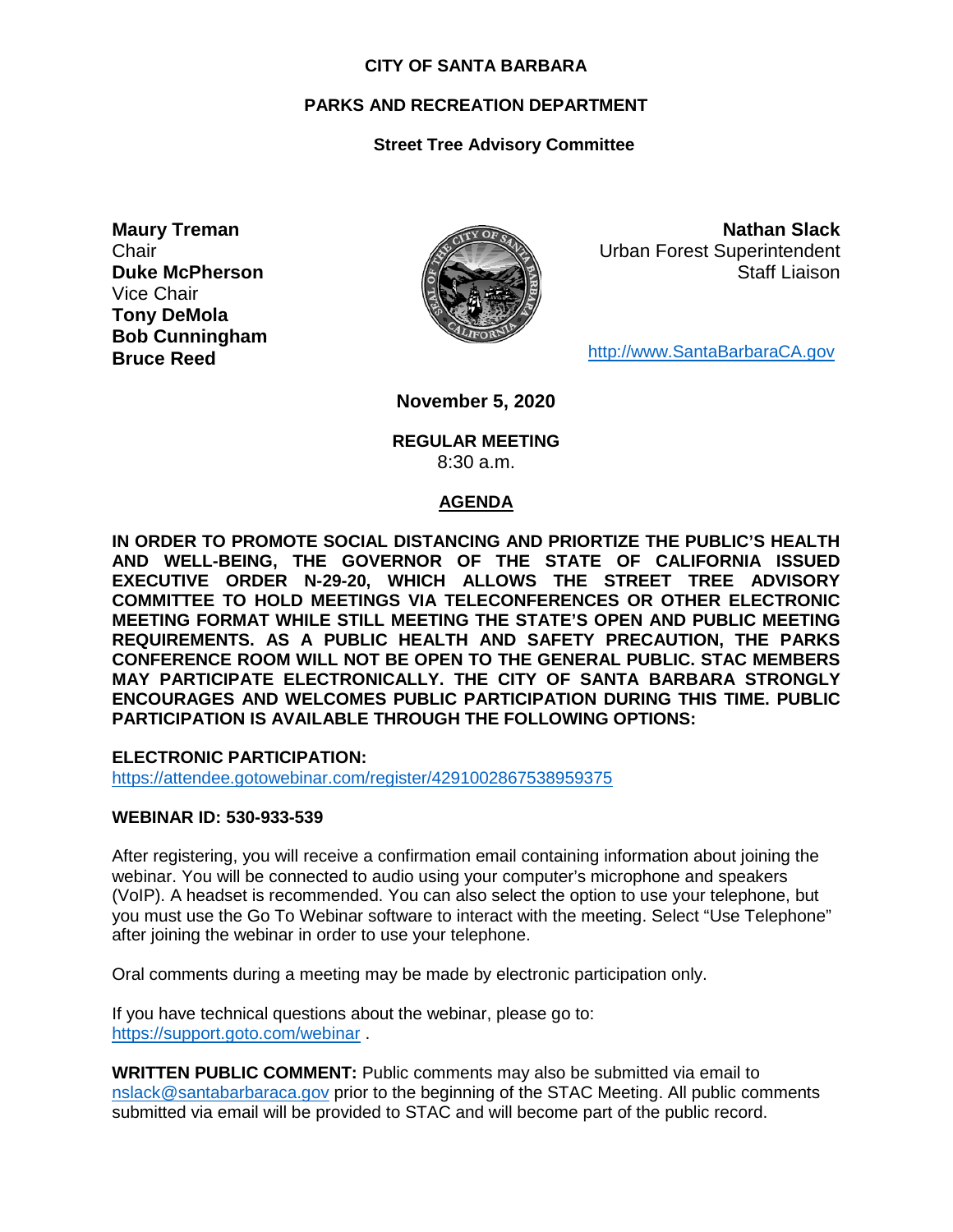**PUBLIC COMMENT:** Public comment on matters not listed on the agenda will occur at the beginning of the meeting. Members of the public wishing to speak must "raise their hand" in the GoToWebinar platform by selecting the virtual hand icon, which is generally located on most devices in the upper right hand corner of the screen. When persons are called on to speak, their microphone will be activated and they will be notified to begin speaking. Each speaker will be given a total of one minute to address the STAC.

**PUBLIC COMMENT ON AGENDIZED ITEMS:** Members of the public wishing to speak on a matter on the agenda must "raise their hand" in the GoToWebinar platform by selecting the virtual hand icon during the presentation of that item. The "raise hand" icon is generally located on most devices in the upper right hand corner of the screen. When persons are called on to speak, their microphone will be activated and they will be notified to begin speaking. Each speaker will be given a total of one minute to address the STAC.

### **PUBLIC INFORMATION**

Materials related to an item on this agenda submitted to the Street Tree Advisory Committee after distribution of the agenda packet are available for public inspection in the Parks Division Office located at 402 E. Ortega Street, Santa Barbara, CA 93101, during normal business hours.

## **CALL TO ORDER**

## **ROLL CALL**

## **CHANGES TO THE AGENDA**

## **APPROVAL OF MINUTES**

A. Regular Meeting October 1, 2020

### **MEMBER AND STAFF COMMUNICATIONS**

- A. Parks and Recreation Commission actions
- B. Enforcement update

### **NEW BUSINESS**

# **TREE REMOVAL CONSIDERATIONS**

### **STREET TREES**

- 1. 7 S. Milpas St. *Metrosideros excelsa,* New Zealand Christmas Tree Martha Degasis
- 2. 1440 Pacific Ave. *Phoenix canariensis*, Canary Island Date Palm Michael Finucan

### **SETBACK TREES**

3. 115 Coronada Circle – *(3) Liquidambar styraciflua,* American Sweetgum – Karen **McElwain** 

## **STREET TREE MASTER PLAN**

### **OLD BUSINESS**

### **ADJOURNMENT**

**AMERICANS WITH DISABILITIES ACT:** In compliance with the Americans with Disabilities Act, if you need special assistance to participate in this meeting, please contact Nathan Slack at